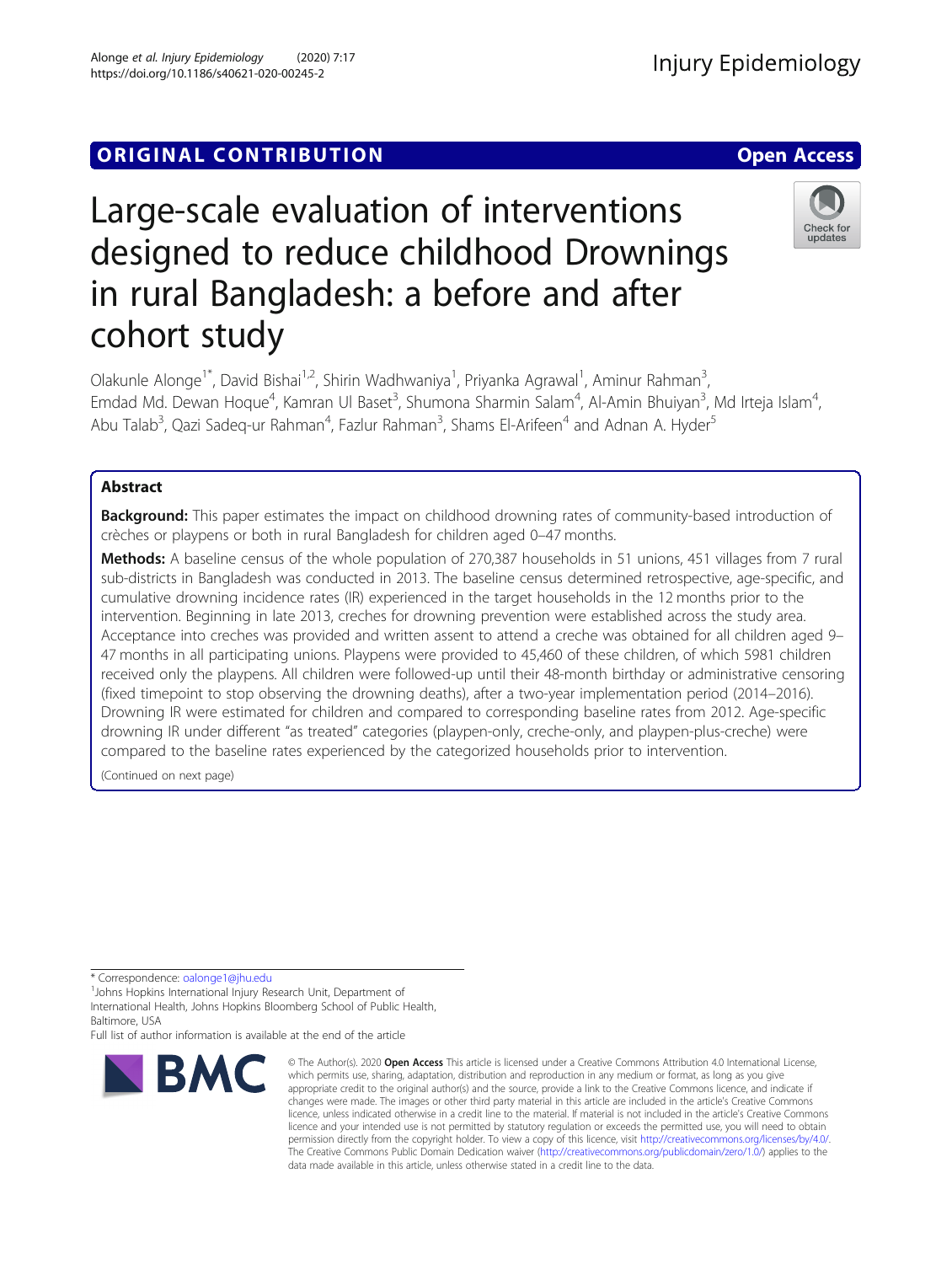## (Continued from previous page)

Results: A total of 3205 creches (average of 7 creches per village) were established, and 116,054 children aged 9-47 months were exposed to the intervention packages. Aggregated drowning IRs between age 0 and 47 were estimated per 100,000 population per year at 86.73 (95% CI: 69.67–107.97) and 43.03 (95% CI: 35.55–52.10) in the baseline and post implementation period, respectively. Risk ratios were 0.40 (95% CI: 0.28–0.57) overall, and 0.34 (95% CI: 0.13–0.90), 0.09 (95% CI: 0.02–0.36), and 0.04 (95% CI: 0.002–0.60) in children under the creche-only, aged, 1, 2, and 3 years old respectively. Inexplicably, drowning rates were statistically significantly higher post-intervention in children 0-11 months. There was no mortality reduction with playpen use (alone or in combination), and this group may actually have had a higher risk of drowning.

**Conclusions:** Creches are effective for preventing childhood drowning in rural Bangladesh for children above age 1-year, and should be considered for further scale-up.

Keywords: Drowning, Childhood, Intervention, Daycare, Creche, Effectiveness, Bangladesh, Low- and middleincome countries, Observational study

## Introduction

Deaths from communicable diseases have declined over the last decade globally, but the proportion of deaths resulting from injuries has steadily increased over the same period (Liu et al. [2012\)](#page-10-0). Drowning is the second leading cause of injury-related deaths among children aged 1–19 years worldwide (World Health Organization [2016](#page-11-0); World Health Organization [2014](#page-11-0)). About 359,000 people die from drowning annually, 97% of these deaths occur in low- and middle-income countries (LMICs), and about 20% among under-five children (World Health Organization [2016;](#page-11-0) World Health Organization [2014](#page-11-0)). Bangladesh has one of the highest under-five drowning rates in the world (World Health Organization [2016](#page-11-0); World Health Organization [2014\)](#page-11-0). The country achieved the Millennium Development Goal of a twothird reduction in under-five mortality by 2015, largely efforts to reduce infant deaths (Chowdhury et al. [2013](#page-10-0)). However, children who survive through infancy face a high risk of death from drowning later on in life (National Institute of Population Research and Training (NIPORT) [2016\)](#page-11-0). About two children die every hour from drowning in Bangladesh (Rahman et al. [2005\)](#page-11-0); and for children aged 12–47 months, drowning is the leading cause of mortality accounting for 42% of all deaths in this age group (National Institute of Population Research and Training (NIPORT) [2016](#page-11-0)). The current under-five mortality profile in Bangladesh reflects the ongoing epidemiological transition in LMICs, and the need to rethink interventions for child survival (Alonge et al. [2017a\)](#page-10-0).

Specific geographical and sociocultural factors make children in Bangladesh particularly prone to drowning (Ahmed et al. [1999;](#page-10-0) Gain et al. [2002\)](#page-10-0). Ninety percent of Bangladesh is a floodplain, and the country has the world's largest delta and highest density of rivers per area (Gain et al. [2002\)](#page-10-0). To prevent flooding, most homes

in Bangladesh are built on elevated land mass created from excavating around home sites leaving behind uncovered pits that later become ditches and ponds adjoining homes. The majority of drowning among under-five children in Bangladesh takes place in these ditches and ponds less than 20 m from homes during the morning hours  $(9 \text{ am} - 1 \text{ pm})$  when caregivers are often busy with household chores (Ahmed et al. [1999;](#page-10-0) Hyder et al. [2008](#page-10-0)). Other factors consistently associated with childhood drowning in Bangladesh include age, rural residency and the monsoon rainy season (April–September) (Ahmed et al. [1999](#page-10-0); Hyder et al. [2008\)](#page-10-0). Lack of adequate supervision underlies most direct causes of childhood drowning and is associated with 70% of drowning deaths among under-five children in Bangladesh (Hyder et al. [2008](#page-10-0); Petrass et al. [2011;](#page-11-0) Ya et al. [2007\)](#page-11-0). Hence, active supervision of children has been suggested as a possible solution to the high rates of drowning in rural Bangladesh (Hyder et al. [2008\)](#page-10-0), although this mechanism may not address all of the known risk factors for childhood drowning.

Based on a comprehensive review of the state of knowledge in drowning prevention (World Health Organization [2014;](#page-11-0) Peden et al. [2008](#page-11-0)), and empirical evidence from pilot studies (Hyder et al. [2008\)](#page-10-0), the following set of interventions have been proposed for drowning prevention among under-five children: 1) wearing of personal protection devices, 2) fencing of water bodies, 3) use of door-barriers or playpens, and 4) supervision of children in crèches. Most of these interventions however lack evidence of effectiveness in a LMIC setting (World Health Organization [2014](#page-11-0); Hyder et al. [2008;](#page-10-0) Peden et al. [2008](#page-11-0)).

A previous study from Bangladesh demonstrated that under-five children who participated in a packaged program (including enrollment in crèches, home visits for safety education, community education on injury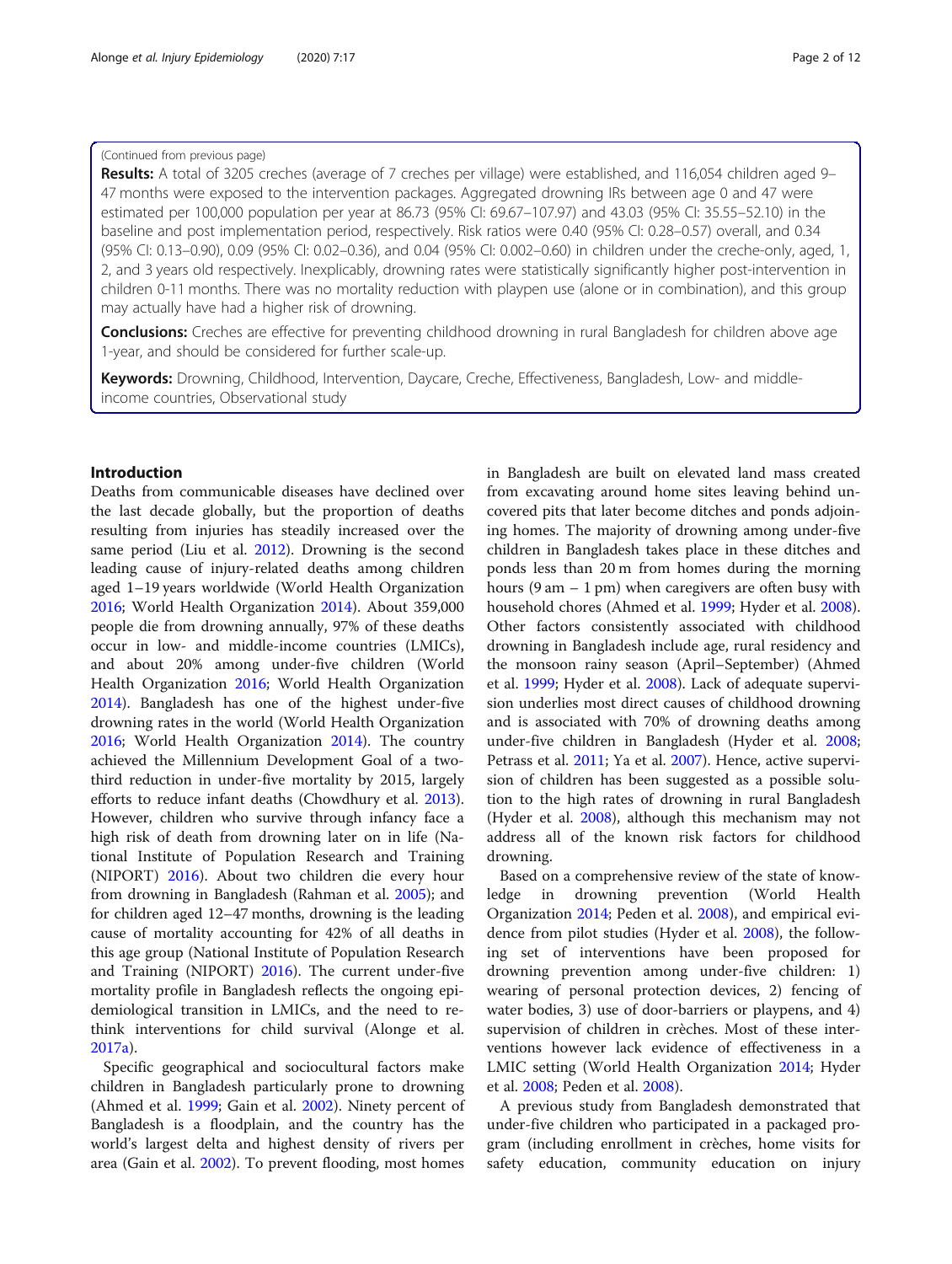prevention, establishment of village injury prevention committees, social autopsy on injury deaths and use of playpens) were 82% less likely to drown compared with those who did not participate (Rahman et al. [2012](#page-11-0)). However, it was difficult to establish which component of the packaged program led to the observed effect given that there were several interventions involved.

The primary goal of this current study, called Saving of Lives from childhood Drowning (SoLiD) program, is to measure the large-scale impact of a streamlined package of drowning interventions on overall and agespecific drowning mortality rates. The package comprises largely three components: a creche-only, a playpen-only, and a creche plus playpen component; each combined with the establishment of injury prevention committees to provide community education on injury prevention. A secondary goal of the study is to determine which sub-component of the intervention package may have had the most impact. It is hoped that this study will fill the knowledge gap on evidence for large-scale effectiveness and implementation of drowning prevention interventions among under-five children in LMICs.

## **Methods**

## Study area

The study was implemented in seven purposively selected rural sub-districts of Bangladesh – Matlab North, Matlab South, Daudkandi, Chandpur Sadar, Raiganj, Sherpur Sadar, and Manohardi (Hyder et al. [2014a](#page-10-0); Hyder et al. [2014b](#page-10-0)). The seven sub-districts were selected because they represented geographically diverse rural populations with potentially high childhood drowning rates, and included sites with past history of demographic surveillance to facilitate data collection for the study (Alonge et al. [2017b\)](#page-10-0). The study area included 51 unions out of 83 total unions in those seven subdistricts. A union is the smallest administrative and local government unit in Bangladesh. The 51 unions included 451 villages and had an estimated population of 1.2 million people in 2011 (International Centre for Diarrheal Disease Research, Bangladesh (icddr, b) [2007\)](#page-10-0).

## Study procedure and implementation

During the study start-up period (October 2012 – May 2013), stakeholders' advocacy meetings were led by trained project staff at the sub-district, union and village levels (including, 7 sub-district meetings, 51 union meetings and 451 village meetings). The stakeholders at the meetings included political leaders, representatives appointed to sub-district and union councils, and community leaders. The meetings were conducted to sensitize the communities to the high burden of

childhood drowning in Bangladesh, and to raise awareness on the need for action.

Over the next period (June 2013 – November 2013), a baseline census was conducted to cover the entire study area, including 51 unions and all 1.2 million people. The baseline census collected information on social and demographic characteristics, care-seeking behavior, health outcomes, including retrospective mortality by cause for children who died between ages 0 and 47 months in the 12 months prior to the census (Alonge et al. [2017b](#page-10-0)). Trained data collectors surveyed heads of households or any adult 18 years and older using a questionnaire covering seven modules, including an injury mechanism module that described drowning death. Drowning death was defined as injury death from respiratory impairment resulting from submersion of the face in water (van Beeck et al. [2005\)](#page-11-0). Further details on the methodology and results from the baseline census are described elsewhere (Alonge et al. [2017b](#page-10-0)).

Following the baseline census, an active demographic and injury surveillance system was maintained across the entire study area over the remainder of the study period, between October 2013 and February 2016, which overlapped the intervention implementation period. The surveillance system captured all births, household migrations, and deaths, including drowning deaths for all children in the study area. All households were visited every 4 months, and six rounds of surveillance were completed over the course of the study using both paper-based and tablet-based data collection and entry systems. To ensure data quality, 10% of all interviews were observed by data supervisors (and 2% of these were re-interviewed). Ten percent of completed paper forms were randomly selected and reviewed for any inconsistencies, and validation rules were set to prevent inconsistencies and errors during the data entry for the tablet-based system. Monthly data quality assurance meetings were conducted between data collectors and supervisors to further review the paper-based data. The central database was also reviewed frequently for any inconsistencies, and these inconsistencies were corrected after discussion with the field team in real-time.

Prior to the roll out of the intervention package, additional rounds of stakeholders meetings were conducted by project staff in each of the 7 sub-districts, 51 unions and 451 villages starting from October 2013. These meetings were conducted to sensitize the stakeholders to the package of interventions, and to establish injury prevention committees at the union and village levels. The union injury prevention committees (UIPCs) and village injury prevention committees (VIPCs) were established to provide ongoing community education on injury prevention, and to facilitate childhood drowning and injury prevention activities in their communities. Each UIPC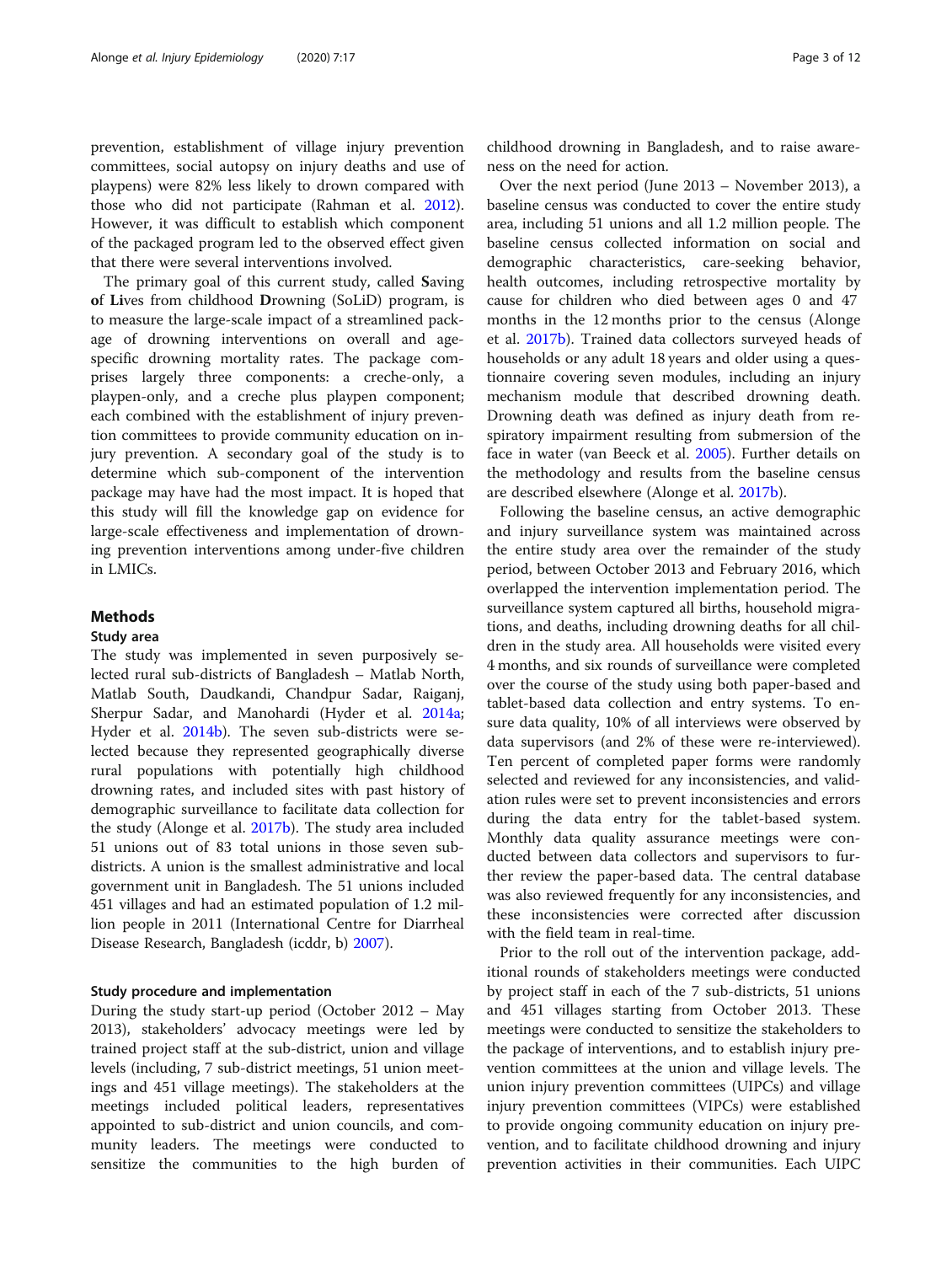comprised of elected representatives from that union, including a chairman and 10 other council members. Each VIPC included 5–7 members, comprising elected representatives, community leaders and parents of young children. All UIPC and VIPC members received a half-day orientation and training on injury and drowning prevention provided by project staff. The UIPCs and VIPCs were assigned to meet once every month to discuss and plan injury prevention activities, and their activities continued throughout the study period. Annual meetings were also held at the sub-district levels to appraise political leaders on the progress of the project and to discuss implementation issues that required political support.

Based on the recommendations of each VIPC, private homes of selected female community members were identified as creches for childhood drowning prevention for children in the study area. These crèches were tuition-free daycare centers that operated between 9 am and 1 pm daily, 6 days a week, and were required to meet specific criteria. A creche should consist of a room with secured doors and windows, clean and carpeted floors, adequate light and ventilation, and be equipped with age appropriate toys and educational supplies. Each creche was supervised by two trained workers (a crèche mother and her assistant). The creche workers were trained to keep all children within reach and under direct visual contact at all times. They were also trained on early childhood development methods, injury prevention, record-keeping (including keeping track of the number of children), and how to maintain adequate health and safety standards. Each creche was staffed to accommodate 24–30 children (Hyder et al. [2014a](#page-10-0); Hyder et al. [2014b\)](#page-10-0). The creche mother and her assistant were paid 25-27USD and 7-8USD honorarium per month for their activities, respectively. Daily activities in the crèche included early childhood learning programs, social activities such as singing and dancing, and instructions on health hygiene (Hyder et al. [2014a](#page-10-0); Hyder et al. [2014b](#page-10-0)). The hypothesized mechanism of action by which a crèche prevented childhood drowning was to keep at-risk children under adult supervision, and away from water hazards during the peak period  $(9 \text{ am } -1 \text{ pm})$  when drowning was most likely to occur (Rahman et al. [2012](#page-11-0)).

In addition to the creches, playpens were distributed to some caregivers in the study area. The playpens were rigid four-sided enclosures made of wooden or plastic slats and a firm base (Hyder et al. [2014a](#page-10-0); Hyder et al. [2014b](#page-10-0)). Both the wooden and plastic playpens were designed to conform with standards and guidelines set by the United States Consumer Protection Safety Commission for Playpens/Play-yards (United States CPSC [n.d.](#page-11-0)). Wooden playpens were heavier with more slats, a thicker

base and fixed joints. The plastic playpen did not have fixed joints and could be readily assembled and disassembled by caregivers. The caregivers were encouraged to use the playpen as a supervisory aid to keep children from water hazards. They were instructed to keep only one child in a playpen at a particular time. Other instructions provided to the caregivers on the use of the playpen are described in the supplementary file ([Appendix\)](#page-10-0).

To facilitate rapid and large-scale roll-out of the intervention package, the study area was divided into two halves (Area 1 and 2). Area 1 comprised 3 sub-districts: Raiganj, Manohardi and Sherpur sub-districts. Area 2 comprised 4 sub-districts: Matlab North, Matlab South, Daudkandi and Chandpur sub-districts. No sub-district in Area 1 borders a river, but all of the districts in Area 2 border either the Padma or Meghna river. Area 1 was supported by one non-governmental organization (NGO) and Area 2 had a different NGO. Each NGO was responsible for data collection and delivering the intervention package in their respective area. Both NGOs had experience working in the area that they were assigned, and had a long familiarity with the local communities.

All children aged 9–47 months (the age bracket with the highest risk of drowning deaths in Bangladesh) (Hyder et al. [2014a;](#page-10-0) Hyder et al. [2014b](#page-10-0)) within both areas were eligible to participate in the creches and/or use of playpens. Eligible children were identified during the baseline census and surveillance rounds, and individual written informed assent to attend the creches and/or use the playpens was obtained for all children 9–47 months in the study during the census and surveillance. (A separate informed assent was obtained for research participation in the baseline census and surveillance prior to conducting the census.) VIPC members and crèche mothers liaised with head of households in their communities to ensure that all eligible children in their villages had parents who knew that their children had been accepted for enrollment in the creches. In both areas, playpens were also distributed to eligible children in addition to the creche intervention. The playpens were distributed on a firstcome first-served basis from a central village distribution point or from the creche. In Area 2, 5981 children aged 9–24 months had parents who selected to participate in only the playpen intervention. We achieved an intention to treat 95% of children by successfully informing the parents of every eligible child that they had been accepted into the local crèche. The VIPC members and project staff conducted periodical visits to the crèches, and to families with playpens to monitor the performance of the interventions over time. Project staff and VIPC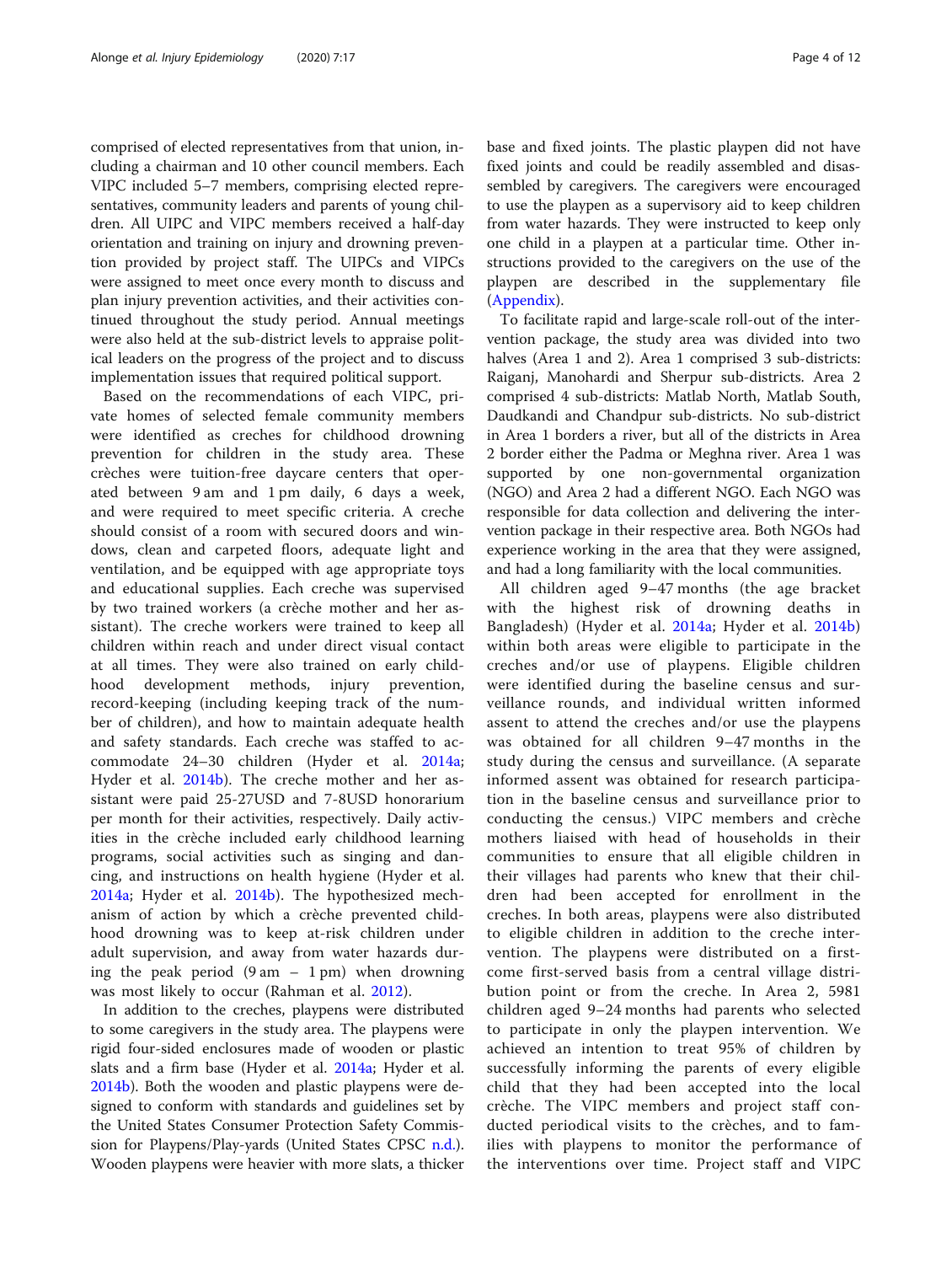members were also monitoring the creches for any outbreak of infectious diseases.

All children in the study areas were followed up until they reached 48 months of age or were administratively censored (that is, a fixed timepoint to stop observing the drowning deaths) on October 6th, 2015 and November 3rd, 2015 in Area 1 and Area 2, respectively. The censor dates marked the end of 2 years of implementing the interventions in both areas. Based on the uptake of interventions, all children aged 9–47 months in the study area could be classified under 3 different treatment categories: creche-only, playpen-only, and creche plus playpen categories; each combined with the establishment of injury prevention committees to provide community education on injury prevention at various levels.

### Study design

The primary goal was to estimate the change in drowning deaths. A pre-post design was used to compare fatal drowning outcomes for children overall and by age group and by study area between preintervention and post-intervention periods. We specifically compared cumulative incidence of drowning at baseline assessed over one-year recall from 2012 to 2013 with annualized cumulative incidence of drowning during surveillance from 2013 to 2015 after implementing the interventions.

A secondary goal was to attempt to determine which components of the intervention were the most effective—playpen-only, creche-only or creche plus playpen. Achieving this secondary goal was much more challenging because playpen acquisition (and use) and creche attendance were subject to self-selected uptake. Ultimately, parents and caregivers decided how much to use playpens and creches. Because it was a pragmatic trial, the study did not establish a group of post-intervention controls who were denied entry to creches and/or denied access to playpens. Given the limitations of drawing inferences in the presence of selective intervention uptake, we still pursued our secondary goal by comparing cumulative incidence of drowning of children under the different treatment categories with cumulative incidence of drowning of their older siblings (or younger versions of the treated children) during the 12 months prior to the baseline census. We classified households in the baseline data into categories based on the treatment (creche-only, playpen-only, or creche plus playpen) that they ultimately entered by the end of the study. We thus calculated baseline drowning rates by treatment category by examing survival patterns of the untreated older siblings and younger versions of the treated children (i.e. eligible children identified at baseline and who would ultimately receive various categories of the treatments by the end of the study).

Ex-ante sample size calculation suggested that at least 24,000 children would be needed under each treatment category to have 80% power of detecting a 50% decline in drowning specific incidence rate compared to baseline rates.

## Data analysis

Although treatment with playpens and creches was not provided to children under age 9 months, we calculated drowning incidence from birth until 48 months in order to detect spillover effects of the community education on children for whom that was the main treatment. Drowning rates are known to be low during the first year of life, thus we fully expected that precision and statistical power would be lower when comparing drowning incidence across groups under the age of one.

Data from the baseline census were used to estimate cumulative incidence of drowning per 100,000 population per year for all children less than 48 months in the study area, and these were categorized by sex, age group, and implementation area (Area 1 or 2) as well as the treatment eventually received by that household after the creche and playpen interventions started. Similarly, cumulative incidence of drowning per 100,000 population per year was estimated for all children less than 48 months in the study area during 2 years of exposure to the interventions using the surveillance data. The cumulative incidence of drowning from the surveillance data during intervention were further categorized by sex, age group, implementation area (Area 1 or 2) and by the treatment that was received. Comparing rates across these categories of demography and treatment condition offers a "within-household-type" comparison of drowning rates that helps to attenuate self-selection bias due to household specific factors driving selection into treatment. If there were factors leading some households to be more (or less) interested in pursuing the use of creches and playpens these same factors would be attached to the observations of drowning risk of the older siblings (or younger versions of the treated children) making up the untreated comparison groups reporting drowning events and exposure to risk in the year prior to baseline. At the time of the baseline data collection, nobody could predict which household would ultimately select into creche-only or playpen-only or both. However, ex-post, that classification could be made retrospectively and this permits the baseline data to help serve as a control group for the respective treatment groups.

Unadjusted cumulative incidence ratios were estimated comparing estimates from the baseline and surveillance data. Using pooled baseline and surveillance data, Poisson regression model for panel data was used to estimate adjusted cumulative incidence ratios for children aged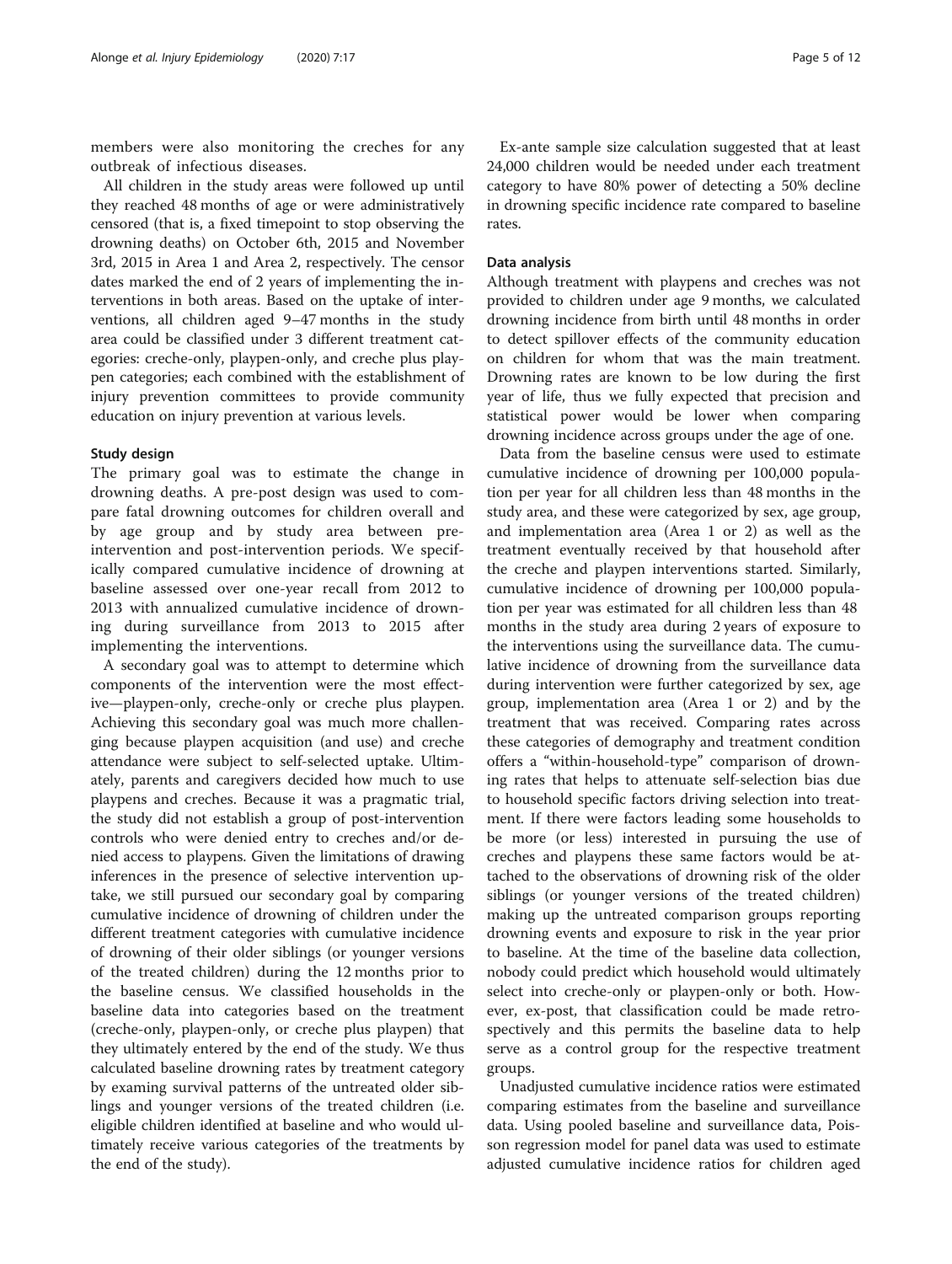9–47 months under each treatment category. The Poisson model used generalized estimating equations (GEE) with population-averaged estimates. The Poisson model adjusted for sex, age group, and implementation area (Area 1 or 2). The standard errors were adjusted for heteroscedasticity using options for robust standard errors with exchangeable autocorrelation function. All statistical analysis was implemented in Stata 14 I/C (Stata-Corp [2015\)](#page-11-0).

The pre-specified protocol for this study included a cross-over design in which children in Area 1 would begin with the playpens and those in Area 2 would begin with the creches in year 1, and adding a second intervention (creches for Area 1 and playpens for Area 2) in year 2 (Hyder et al. [2014a;](#page-10-0) Hyder et al. [2014b\)](#page-10-0). However, due to significant delays in production of playpens in year 1, children in both Area 1 and 2 were started on the creches in year 1, except for the 5981 children that received the playpen-only. Other deviations to the prespecified protocol included the use of a one-year recall period for estimating drowning incidence at baseline (as opposed to a five-year recall period) (Hyder et al. [2014a](#page-10-0); Hyder et al. [2014b](#page-10-0)). The change in the baseline recall period was made because the five-year period was found to be unreliable and subject to a more significant recall bias for estimating mortality compared to a one-year period. Since the baseline recall period was limited to 1 year (instead of 5 years), we could not observe the actual time to event for the baseline assessment. Therefore, we used Poisson regression to model the pre-post incidence rate (and count) of drowning mortality rather than to model the time to events (using the Cox Proportional model as pre-specified) (Hyder et al. [2014a\)](#page-10-0).

#### Ethical approval

Ethical approval for this study was obtained from the Institutional Review Boards of the Johns Hopkins Bloomberg School of Public Health, the Center for Injury Prevention Research, Bangladesh and International Center for Diarrheal Disease Research, Bangladesh.

## Results

Fifty-one UIPCs were established, 561 UIPCs members were trained on childhood injury and drowning prevention activities, 800 VIPCs (1–2 VIPCs per village) were established, and 5600 VIPCs members were trained. A total of 3205 creches (average of 7 creches per village) were established over the study period, and 55,790 playpens were procured and distributed; 38,971 of these playpens were wooden playpens (and were all distributed in Area 1), while the remainder were plastic playpens (distributed in Area 2). A total of 1600 creches were established in Area 1, and 1605 in Area 2.

The baseline census conducted in 2013 included 92, 940 children aged 0–47 months, 91% of these were children aged 12–47 months and 51% were male (Table [1](#page-6-0)). Eighty fatal drowning events were recorded during the one-year period preceding the baseline census for all children age 0–47 months, 78 (98%) of these events were recorded among children aged 12–47 months. The post 2013 surveillance study included 122,032 children aged 0–47 months, and recorded 105 fatal drowning events over a 2 year period. Eighty-seven percent of these children were aged 12–47 months, and 86 (82%) of the drowning events were recorded in this age group. The cumulative incidence of drowning was 86.73 (95% CI: 69.67–107.97) and 43.03 (95% CI: 35.55–52.10) per 100, 000 population per year for children aged 0–47 months during the baseline and implementation period, respectively. This represents a cumulative incidence ratio of 0.40 (95% CI: 0.28–0.57) comparing baseline to implementation period (Table [1\)](#page-6-0).

There were 19 drowning deaths recorded among those aged 0–11 months during the implementation period compared to 2 deaths at baseline. Ten of these 19 deaths occurred among children 9 months or older, and 16 of these deaths occurred in Area 2. Accepting the data at face value, this would correspond to a heightened risk ratio of 7.21 (95% CI: 1.58–32.92) in the 0–11 month age group during the intervention period. For all other age groups, the risk was reduced during the intervention period (Table [1\)](#page-6-0).

During the implementation period, 5981 children were exposed to the playpen-only and did not attend creches. On an intention to treat basis, 70,594 and 39,479 received creche-only and creche plus playpen treatment, respectively (Table [2\)](#page-6-0). Of the 110,073 that received to any type of creche treatment, 64,096 (58%) ever attended a creche. There was no report of any disease outbreak in the creches during the study period, and less than 0.5% of children that ever attended a creche stopped attending due to any type of illness. Of those who ever attended a creche, 63% of children attended the creches regularly (5 or more days per week for 4 h per day (9 am – 1 pm)), 27% attended often (2–4 days per week), and 10% infrequently (less than 2 days per week). Each creche had an average of 20 children. There was poor compliance with the use of the playpens. Follow up surveys and home site visits showed that 84% of those who received only the playpens did not use them during 8–9 out of 10 home site visits on average. Out of those not using their playpen, 75% reported that the children do not like to stay inside playpen.

There were 48,561 older siblings (or younger versions of the treated children) aged 0–47 months that were assigned to a treatment category at baseline. A total of 78 (out of the total of 80 drowning deaths at baseline)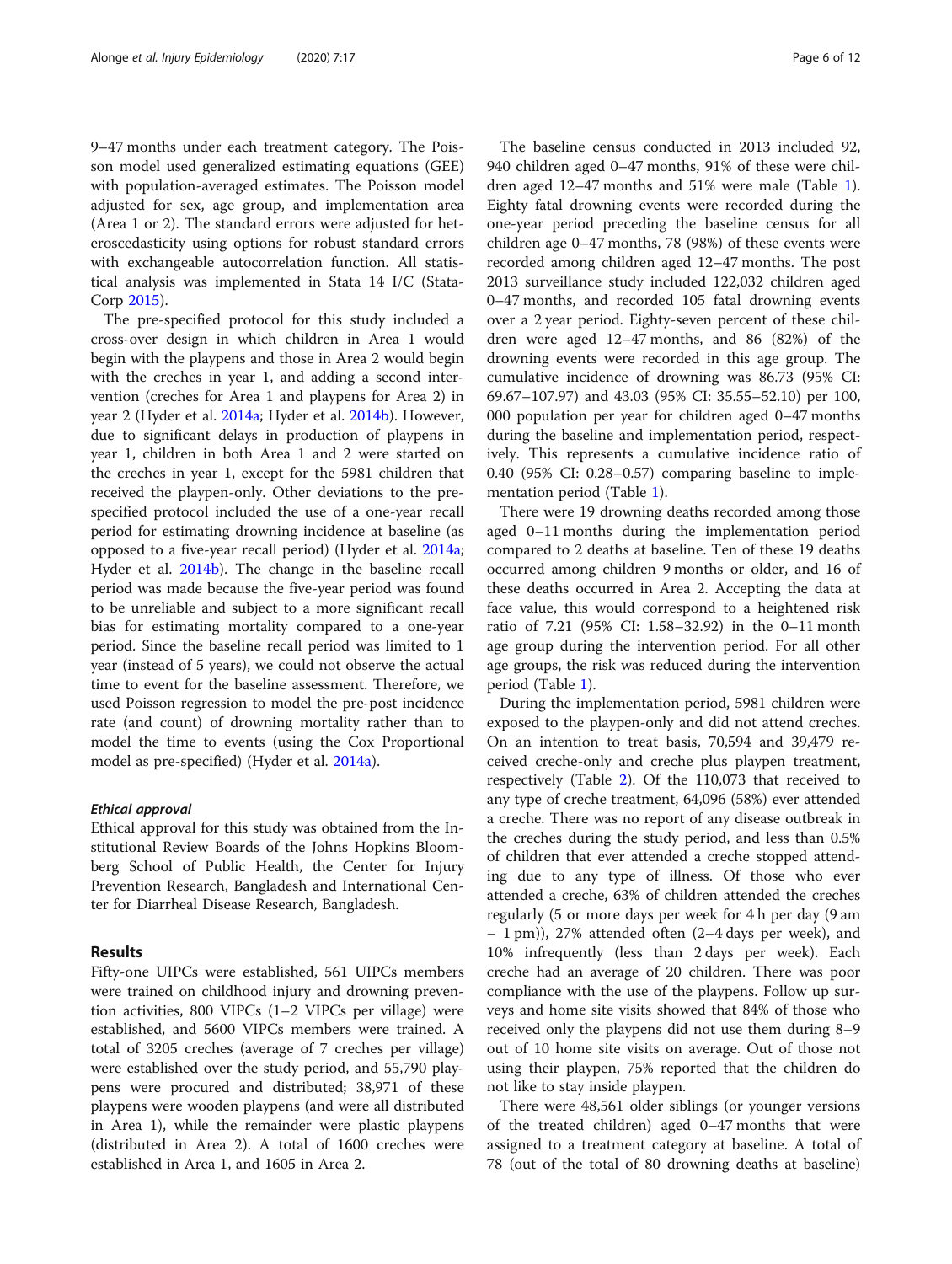| Variables                      | Baseline Period (2012-2013) |                               |                                                                     | Implementation Period (2014-2016) |                                 |                                                                     | Pre-post comparison                       |            |
|--------------------------------|-----------------------------|-------------------------------|---------------------------------------------------------------------|-----------------------------------|---------------------------------|---------------------------------------------------------------------|-------------------------------------------|------------|
|                                | Population<br>n(%)          | Drowning <sup>a</sup><br>n(%) | Cumulative incidence<br>per 100,000 population<br>per year (95% CI) | Population<br>n (%)               | Drowning <sup>b</sup> n<br>(% ) | Cumulative incidence<br>per 100,000 population<br>per year (95% CI) | Cumulative<br>incidence ratio<br>(95% CI) | $P$ -value |
| All children, 0 -<br>47 months | 92,240<br>(100)             | 80 (100)                      | 86.73 (69.67, 107.97)                                               | 122,032<br>(100)                  | 105 (100)                       | 43.03 (35.55, 52.10)                                                | 0.40(0.28,<br>0.57)                       | 0.0000     |
| Sex                            |                             |                               |                                                                     |                                   |                                 |                                                                     |                                           |            |
| Male                           | 46,857<br>(50.80)           | 43 (53.75)                    | 91.77 (68.07, 123.72)                                               | 61,801<br>(50.65)                 | 60(57.14)                       | 48.56 (37.71, 62.53)                                                | 0.53(0.33,<br>0.84)                       | 0.0065     |
| Female                         | 45,383<br>(49.20)           | 37 (46.25)                    | 81.53 (59.08, 112.51)                                               | 60,226<br>(49.35)                 | 45 (42.86)                      | 37.37 (27.90, 50.04)                                                | 0.47(0.28,<br>0.79)                       | 0.0035     |
| Age                            |                             |                               |                                                                     |                                   |                                 |                                                                     |                                           |            |
| 0-11 months                    | 21,972<br>(23.82)           | 2(2.50)                       | 9.10 (2.28, 36.39)                                                  | 15,222<br>(12.48)                 | 19 (18.10)                      | 62.41 (39.82, 97.81)                                                | 7.21 (1.58,<br>32.92)                     | 0.0028     |
| 12-23 months                   | 23,117<br>(25.06)           | 29 (36.25)                    | 125.45 (87.19, 180.47)                                              | 30,350<br>(24.87)                 | 44 (41.90)                      | 72.51 (53.97, 97.41)                                                | 0.58(0.33,<br>1.00)                       | 0.0050     |
| 24-35 months                   | 24.276<br>(26.32)           | 26 (32.50)                    | 107.10 (72.93, 157.26)                                              | 38.650<br>(31.67)                 | 26 (24.76)                      | 33.64 (22.91, 49.40)                                                | 0.31(0.16,<br>0.61)                       | 0.0003     |
| 36-47 months                   | 22,875<br>(24.80)           | 23 (28.75)                    | 100.55 (66.82, 151.26)                                              | 37,810<br>(30.98)                 | 16(15.24)                       | 21.17 (12.97, 34.55)                                                | 0.21(0.09,<br>0.47)                       | 0.0000     |
| Study area                     |                             |                               |                                                                     |                                   |                                 |                                                                     |                                           |            |
| Area 1                         | 41,785<br>(45.30)           | 22 (27.50)                    | 52.65 (34.67, 79.95)                                                | 51,569<br>(42.26)                 | 20 (19.05)                      | 19.41 (12.52, 30.07)                                                | 0.37(0.18,<br>0.78)                       | 0.0064     |
| Area 2                         | 50,455<br>(54.70)           | 58 (72.50)                    | 114.95 (88.88, 148.67)                                              | 70.463<br>(57.76)                 | 85 (80.95)                      | 60.32 (48.77, 74.59)                                                | 0.53(0.36,<br>0.79                        | 0.0014     |

<span id="page-6-0"></span>Table 1 Frequency and cumulative incidence of drowning in children aged 0-47 months

a<br> **Drowning information obtained over 1-year recall period** 

b<br> **b** Drowning information obtained over an average 2-year implementation period

Table 2 Pre-post comparison cumulative incidence of drowning by treatment category

| Variables                                      |                                          | Baseline Period (2012-2013)                 |                                                                                  | Post Implementation Period (2014-2016) |                                              |                                                                                     | Pre-post comparison                                    |                   |
|------------------------------------------------|------------------------------------------|---------------------------------------------|----------------------------------------------------------------------------------|----------------------------------------|----------------------------------------------|-------------------------------------------------------------------------------------|--------------------------------------------------------|-------------------|
|                                                | Population<br>$(N = 48,$<br>561)<br>n(%) | Drowning <sup>a</sup><br>$(N = 78)$<br>n(%) | Age-adjusted cumulative<br>incidence per 100,000<br>population per year (95% CI) | Population<br>$(N = 122,032)$<br>n(%)  | Drowning <sup>b</sup><br>$(N = 105)$<br>n(%) | Age-adjusted cumulative<br>incidence per 100,000<br>population per year (95%<br>CI) | Cumulative<br>incidence<br>ratio $\epsilon$ (95%<br>Cl | $P$ -value        |
| Treatment category <sup>d</sup>                |                                          |                                             |                                                                                  |                                        |                                              |                                                                                     |                                                        |                   |
| Playpen<br>only<br>(aged 9-<br>35<br>months)   | 1150 (2.36)                              | 0(0)                                        | 0                                                                                | 5981 (4.90)                            | 22 (20.95)                                   | 183.92 (121.15, 279.03)                                                             | $\overline{0}$                                         | 0                 |
| Crèche<br>only<br>(aged 9-<br>47<br>months)    | 37,769<br>(77.78)                        | 78 (100)                                    | 206.10 (138.70, 318.00)                                                          | 70,594<br>(57.85)                      | 66 (62.86)                                   | 46.15 (28.86, 74.34)                                                                | 0.12(0.05,<br>0.29)                                    | $\,<\,$<br>0.0001 |
| Dual<br>treatment<br>(aged 9-<br>47<br>months) | 8592<br>(17.69)                          | 0(0)                                        | 0                                                                                | 39,479<br>(32.35)                      | 8(7.62)                                      | 10.13 (5.07, 20.30)                                                                 | $\mathbf{0}$                                           | $\Omega$          |

aDrowning information obtained over 1-year recall period

b<br> **b** Drowning information obtained over an average 2-year implementation period

<sup>c</sup>Cumulative incidence ratios was adjusted for sex, age, and study area using Poisson regression model with Generalized Estimating Equations (GEE) <sup>d</sup>Children aged 0-8 months were not assigned to any intervention under the treatment arm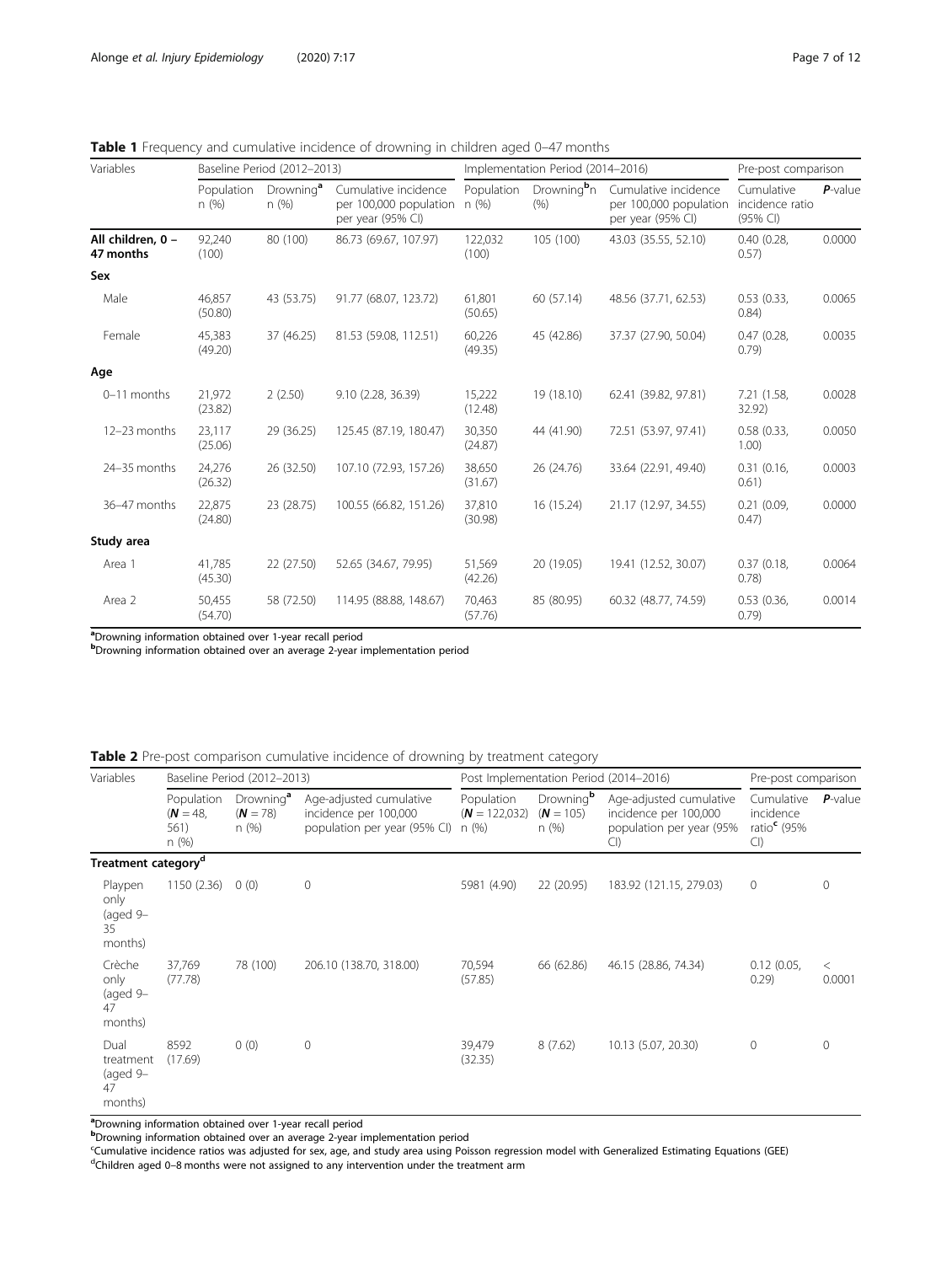<span id="page-7-0"></span>occurred among households with children who ultimately received the creche-only treatment by the end of the study. No deaths occurred among those households with children who ultimately received the playpen-only or creche plus playpen category (Table [2\)](#page-6-0).

The adjusted cumulative incidence ratio for the creche-only category was 0.12 (0.05, 0.29) comparing children who received the intervention with their older siblings (or younger versions) (Table [2](#page-6-0)). This was statistically significant at 5% alpha level suggesting the creche reduced drowning risk by 88%. Table 3 shows the adjusted cumulative incidence ratio for creche-only by age group. The adjusted age-specific ratios were statistically significant and suggested that the creche reduced drowning risk for all under five age groups except for those aged 0–11 months, and the effectiveness of the creche for drowning prevention increased with age (Table 3).

## **Discussion**

A package of community-based interventions for drowning prevention was successfully implemented on a large-scale under real world conditions for over 100,000 children aged 9–47 months in rural Bangladesh. The package of interventions was associated with a significant reduction in the incidence of drowning deaths among children aged 12–47 months compared to baseline rates. The interpretation of findings from a pre-post comparison requires the assumption that the mortality reductions were not entirely due to a secular trend. With smaller family sizes and improvements in living standards such trends are not implausible. However, a review of very recent evidence shows that there are no signs that drowning mortality has been declining substantially in rural Bangladesh over the last 10 years (Rahman et al. [2019\)](#page-11-0). Further, analysis of historical childhood mortality in parts of the study area showed that while all-cause mortality had declined remarkably for children aged 12–47 months over a 14 years period (between 1998 and 2012), drowningspecific mortality as a whole has remained largely unchanged (Alonge et al. [2017a](#page-10-0)). Hence, any

observed effect in this study (beyond 2013) is unlikely due to trend.

In assessing which components of the intervention was most impactful, our study design faced the challenge that parents ultimately self-selected whether they would obtain a playpen or have their child actually attend a creche. By comparing groups of households by treatment category we sought to minimize the role of selection bias under the assumption that factors driving parental choices would remain constant. Subject to these caveats we found that creche was effective in reducing the risk of drowning for all children aged 12–47 months. The only previous study conducted to test the effectiveness of a crèche for drowning prevention had also concluded that the crèche was effective for reducing drowning deaths among children 1–5 years, with a similar effect size as found in our study (Rahman et al. [2012](#page-11-0)). However, the crèche package tested in that previous study combined other interventions such as playpens for younger children < 18 months, social autopsy, community education provided through injury committees and home hazard risk assessments, and was not able to demonstrate the effect of the various components of the intervention package targeted to children of different age groups (Rahman et al. [2012](#page-11-0)). In this study, we separated the creche package of interventions from the prior study into three streamlined intervention components: playpen-only, creche-only, and creche plus playpen, and combined each with community education provided by injury prevention committees. Further, we have attempted to determine the independent effect of these constituent components for drowning prevention among under-five children of different ages. We have also examined the effect of the creche component on a much larger scale (including over 100,000 children compared to about 18,500 children in the previous study). Hence, this current study moves the knowledge in the drowning literature closer to showing independent effectiveness of the crèche for drowning prevention.

Drowning among under-five children in Bangladesh is age-dependent, and the drowning risk within different age intervals among under-five children is not equivalent (Ahmed et al. [1999](#page-10-0)). Hence, it is important to identify

Table 3 Pre-post comparison of age-specific cumulative incidence for children under creche

| Age group      | Creche only                         |            |                                     |            |  |  |  |  |
|----------------|-------------------------------------|------------|-------------------------------------|------------|--|--|--|--|
|                | Unadjusted                          |            | Adjusted <sup>a</sup>               |            |  |  |  |  |
|                | Cumulative incidence ratio (95% CI) | $P$ -value | Cumulative incidence ratio (95% CI) | $P$ -value |  |  |  |  |
| $0-11$ months  | 5.95 (0.77, 45.80)                  | 0.087      | 7.00 (0.85, 57.83)                  | 0.071      |  |  |  |  |
| 12-23 months   | $0.50$ $(0.30, 0.84)$               | 0.009      | 0.34(0.13, 0.90)                    | 0.030      |  |  |  |  |
| $24-35$ months | 0.17(0.09, 0.31)                    | < 0.001    | 0.09(0.02, 0.36)                    | 0.001      |  |  |  |  |
| 36-47 months   | 0.13(0.07, 0.26)                    | < 0.001    | 0.04(0.002, 0.60)                   | 0.002      |  |  |  |  |

a Cumulative incidence ratios was adjusted for sex, study area using Poisson regression model with Generalized Estimating Equations (GEE)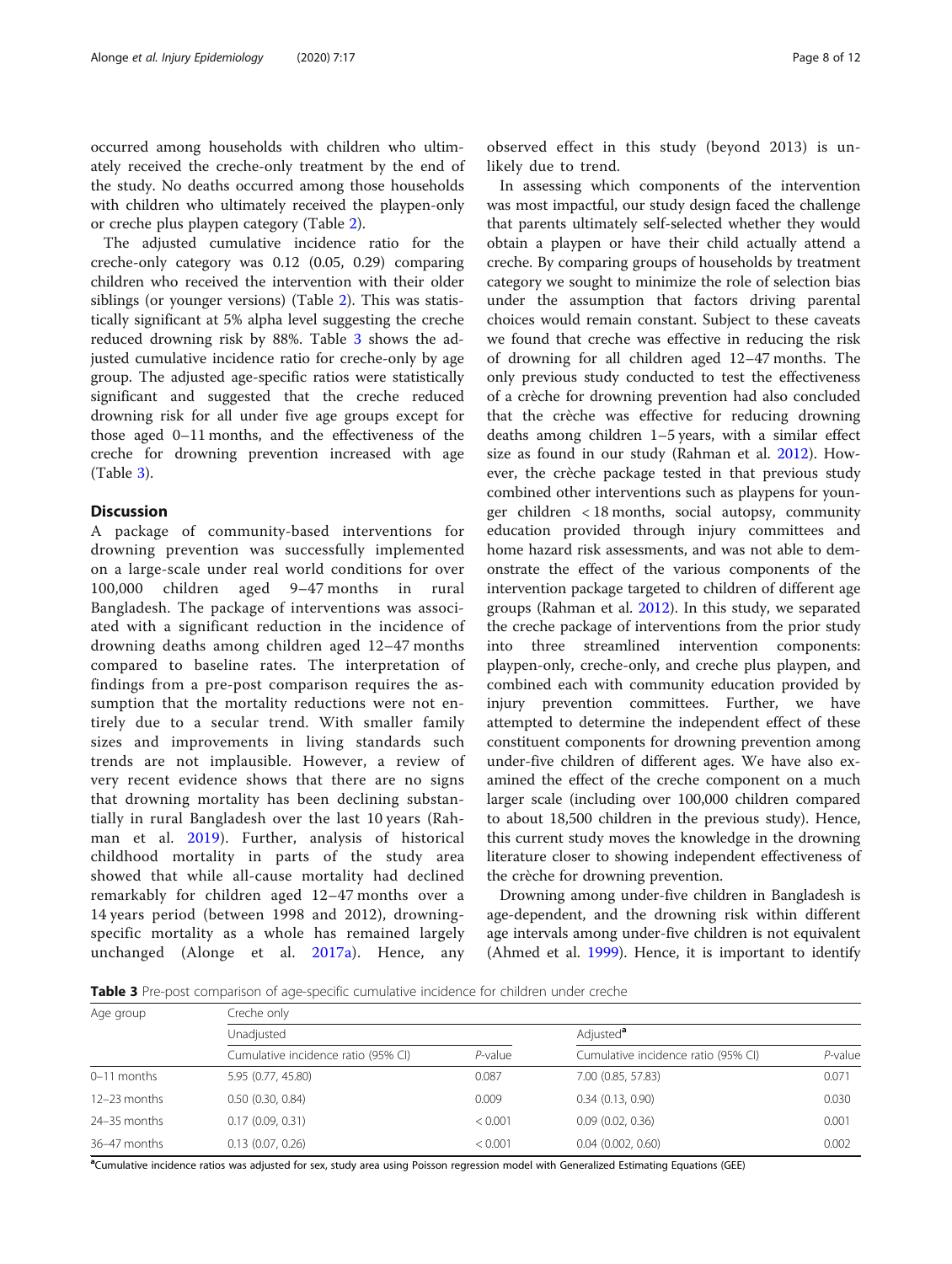the differential effect of specific interventions on children of different age groups. The crèche was effective for drowning prevention among children aged 12–23 months, 24–35 months and 36–47 months. The crèche protective effect may be conferred via four main mechanisms during the peak daily period for drowning (9 am – 1 pm) in rural Bangladesh: 1) provision of a safe environment from water hazard for at-risk children (Sleet and Gielen [2007](#page-11-0)), 2) provision of increased level of supervision (with respect to proximity, attentiveness and continuity of supervision) (Saluja et al. [2004\)](#page-11-0), 3) institutionalization of drowning risk perceptions and 4) eliminating variability in prevention practices across atrisk population (Hubbard [2009](#page-10-0)), and provision of safety education in a developmentally appropriate way (Bandura [1989](#page-10-0)). The creche intervention systematically partitions childhood drowning threats by time, space and activities by keeping the children engaged in the creches between 9 am – 1 pm (the peak daily period for drowning), and targets supervision resources (including risk avoidance and reduction) for handling those threats at the same level across all at-risk populations. Further reviews of our data showed that all deaths recorded for children under the crèche program were outside of the 9 am – 1 pm period when the children were not under the protective environment of the crèche. By the same mechanisms, the crèche is also able to protect children from other types of injury fatalities while providing longterm societal benefits (such as those seen in education and labor) resulting from early childhood development and livelihood activities (Richter et al. [2016](#page-11-0); Nair et al. [2017](#page-10-0)). These positive externalities are important for a socially-engaged drowning prevention program, unlike the case with other drowning interventions e.g. pool fencing. Thus, extending the cross-sector benefits of early childhood programs to injury prevention provides an additional impetus for investment in such programs across LMICs (Richter et al. [2016\)](#page-11-0).

We could not establish the effectiveness (or lack thereof) of the playpen alone (or in combination with the creche) due to a limited sample size, but did observe higher drowning rates for those children under the playpen-only package (aged 9–24 months), similar to rates reported in the literature for children aged 0 -11 months in rural Bangladesh (Rahman et al. [2019](#page-11-0)). While the playpen intervention appears straightforward, it requires proactive use on the part of the caregiver for it to be effective. Caregivers were expected to use the playpen intervention as needed, and as frequently as they perceive any drowning risk for their children. They were provided instructions on how to use the playpen, but the instructions did not require them to use the playpen during the specific period of day when children were at most risk of drowning. The variability in drowning risk

perceptions (and implementation of prevention practices, including playpen use) among caregivers may impact on the effectiveness of the playpen for drowning prevention. The creches on the other hand sequestered all children under adult supervision during the daily peak period for childhood drowning, irrespective of the variability in drowning risk perceptions and implementation of prevention practices among caregivers (as long as those caregivers had made the singular decision to bring the children to the creches). For example, further review showed that out of the 22 deaths that occurred for children under the playpen-only category, 12 (55%) occurred during the four-hour period of  $9 \text{ am } -1 \text{ pm}$ , almost exclusively among young children aged 12–18 months old. It appears that most caregivers may not have recognized the need to use the playpen during that period of day (9 am – 1 pm). In fact, only 5 of the 22 children that drowned were reported to be using the playpen during the last follow-up visit to the families, and the common reason reported for non-use was that "child does not want to stay inside playpen".

Caregivers may have also assumed a false sense of security because of the presence of the playpen (and other project activities in their communities), and be willing to take more risk in their routine decisions around drowning hazards (risk compensation) (Hedlund [2000\)](#page-10-0), inadvertently for children who are more prone to drowning as observed in other injury and non-injury prevention studies (Adams and Hillman [2001;](#page-10-0) Henderson et al. [2011](#page-10-0); Hölmstrom [1979;](#page-10-0) Sagberg et al. [1997](#page-11-0)). Such behaviors may have contributed to the higher drowning incidence rates among children aged 0–11 months and those under the playpen-only category. Also, caregivers preferred the plastic playpen to the wooden playpen because of the former's lighter weight, colorful appearance, and ease of mobility, and this could have led to differential usage and mortality rates comparing these two types of playpen. However, this study could not explore these differences due to limited sample size and power. Further studies would be needed to explore the effectiveness and optimal implementation arrangements for use of playpens alone for childhood drowning prevention.

It is important to highlight that while both creche and playpen involved community engagement through the activities of the UIPC and VIPC, the implementation of the crèche required more active involvement of the VIPC at various phases. Through the VIPC, the community participated actively in establishing the crèches, recruiting crèche mothers and children, and providing support to the day-to-day running of the crèches. Hence, the VIPC created a platform for effective delivery of crèche services through social action. Such social actions have been previously recognized as important factors for improving service delivery and health outcomes, and for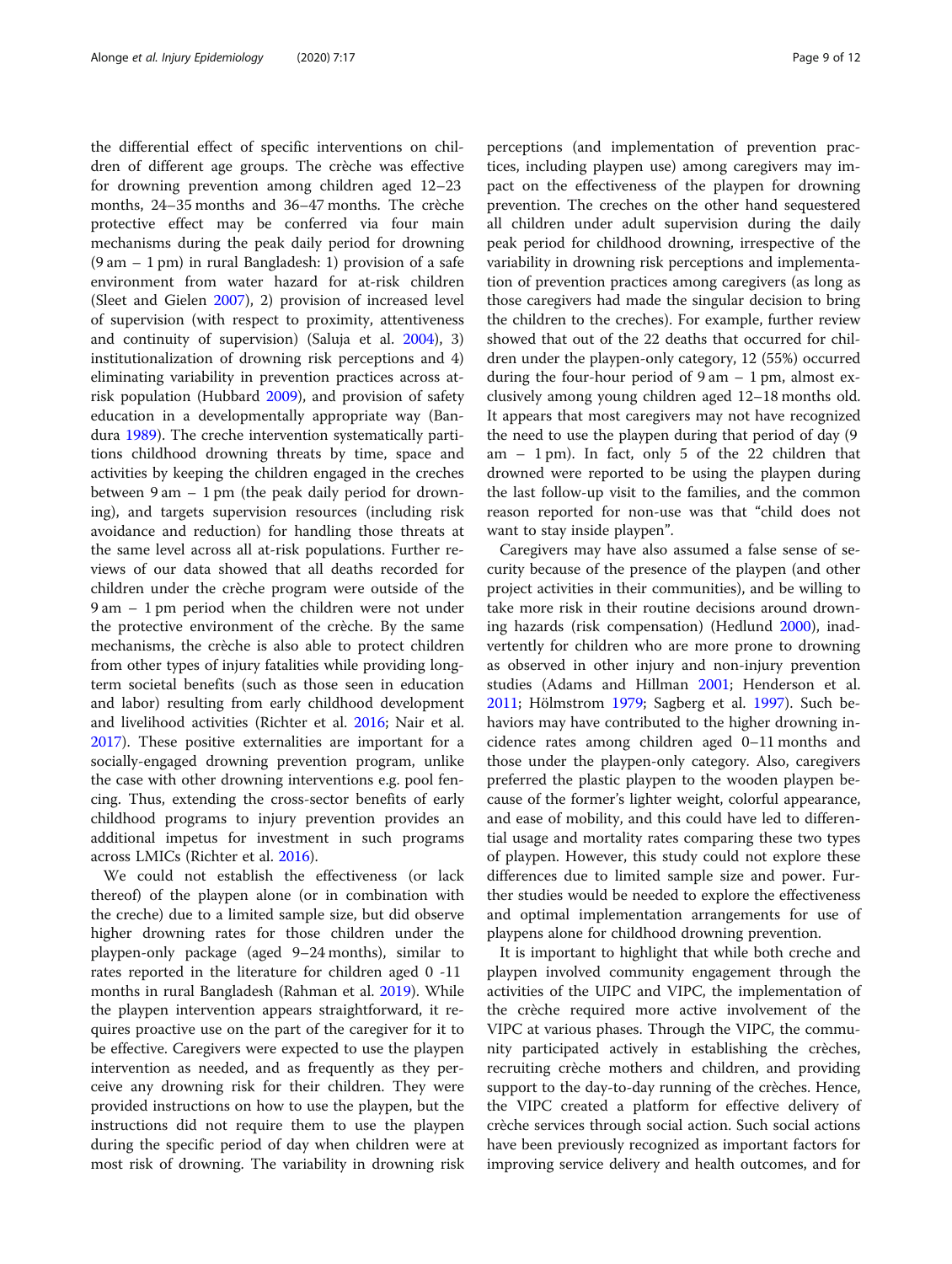far-reaching community-wide effect (Peters et al. [2009](#page-11-0)). Additional interviews conducted with caregivers suggested that they preferred the creche over the playpen given that the creche provided additional benefits, especially early childhood learning and opportunity for caregivers (mainly women) to earn supplemental income outside of the home.

We found that infant deaths were unexplainably higher during the implementation period compared to the baseline. It is possible that the baseline rates were underestimated given the potential for information and recall bias at baseline relative to data collected through active surveillance over a much longer implementation period. The preponderance of rivers in Area 2 may have also played a role in these infant deaths – since the deaths disproportionately happened in Area 2. We explored gender analysis and found that the proportionate deaths were not significantly different comparing male and female infants, and we do not have any reasonable evidence to suggest that the intentional deaths of female infants or other forms of infanticide took place during the implementation period.

This study has limitations. Caregivers self-selected into different treatment categories given that the study was not randomized; and a differential mortality rate may exist between children whose parents chose different intervention packages due to unobserved factors that may have been associated with higher or lower drowning risk. Hence, interpreting patterns of drowning mortality between treatment categories may be biased. Two types of self-selection bias might create two types of bias. Under adverse selection, parents at most risk due to social vulnerability and reduced risk perception would be less likely to adopt creches or playpens, and this would associate the intervention packages with a higher drowning hazard. On the contrary, under positive selection, vigilant parents who had already done everything in their power to lower their child's drowning risk would selectively adopt the creches and playpens as well, and this would associate the intervention packages with spuriously lower drowning hazard. Ex ante, we cannot predict which form of selection bias would occur or which would dominate. We can only advise extreme caution in interpreting the patterns in drowning mortality when categorized into the treatment categories that parents ultimately selected. One strategy that we used to help to reduce selection bias was be to compare the preintervention drowning rates for each of the treatment categories ascertained by the 1 year retrospective survey at baseline to the post-intervention drowning rates that occurred during the intervention for the same household by each category. Under the assumption that the unobservable reasons that parents chose the way they did

remained constant over time, this pre-post comparison would reduce the impact of selection bias in this study.

Misclassification of drowning deaths under the different treatment categories and age group is possible given the variable data quality upon which the analysis was based. To minimize misclassification errors, information on the dates of birth and death were triangulated from multiple data sources for all study participants, and manually cross-checked for all incident cases. In addition, all information for incident cases under the playpen category was cross-validated by re-interviewing respondents at the time of data analysis.

There were also differences in the implementation of the interventions due to different implementing agencies, and in the type of playpens used in Area 1 and 2. The study findings also suggest that the interventions may have had variable level of intensity across the study population, which is not uncommon for large-scale programs (Kilbourne et al. [2007\)](#page-10-0). For instance, drowning risk was significantly higher in Area 2 compared to Area 1, which may be explained by the greater proximity of sub-districts in Area 2 to rivers. The magnitude of decline in the drowning risk was also higher in Area 2, though the rate of declining mortality over the implementation period was similar for both areas (as shown in Table [1\)](#page-6-0). Such variations in implementation intensity and other factors may reflect the dynamics of implementing the interventions under real-world conditions and provide for a more robust conclusion about the effect of the intervention at scale (Kilbourne et al. [2007\)](#page-10-0). Thus, we had adjusted for Area 1 or 2 in estimating the effect of the interventions as highlighted in Tables [2](#page-6-0) and [3](#page-7-0).

The findings of this study can be reasonably generalized to the non-studied unions and other rural subdistricts in Bangladesh given similarities in their contexts with the study area. One factor that might not be generally available in all parts of Bangladesh would be the presence of an implementing NGO with the capacity to convene stakeholders and engage the community members themselves in promoting the educational messages and utilization of the creches. The study findings could also be generalized to other LMICs with similar characteristics and implementation capacity to our study areas in rural Bangladesh.

## Conclusions

Community-led crèche interventions are effective at scale for reducing drowning deaths among children in a rural LMIC setting like Bangladesh and should be considered for further scale up to reduce the global burden of drowning among under-five children especially in LMICs. Playpen-only may not be effective for drowning prevention among children, and additional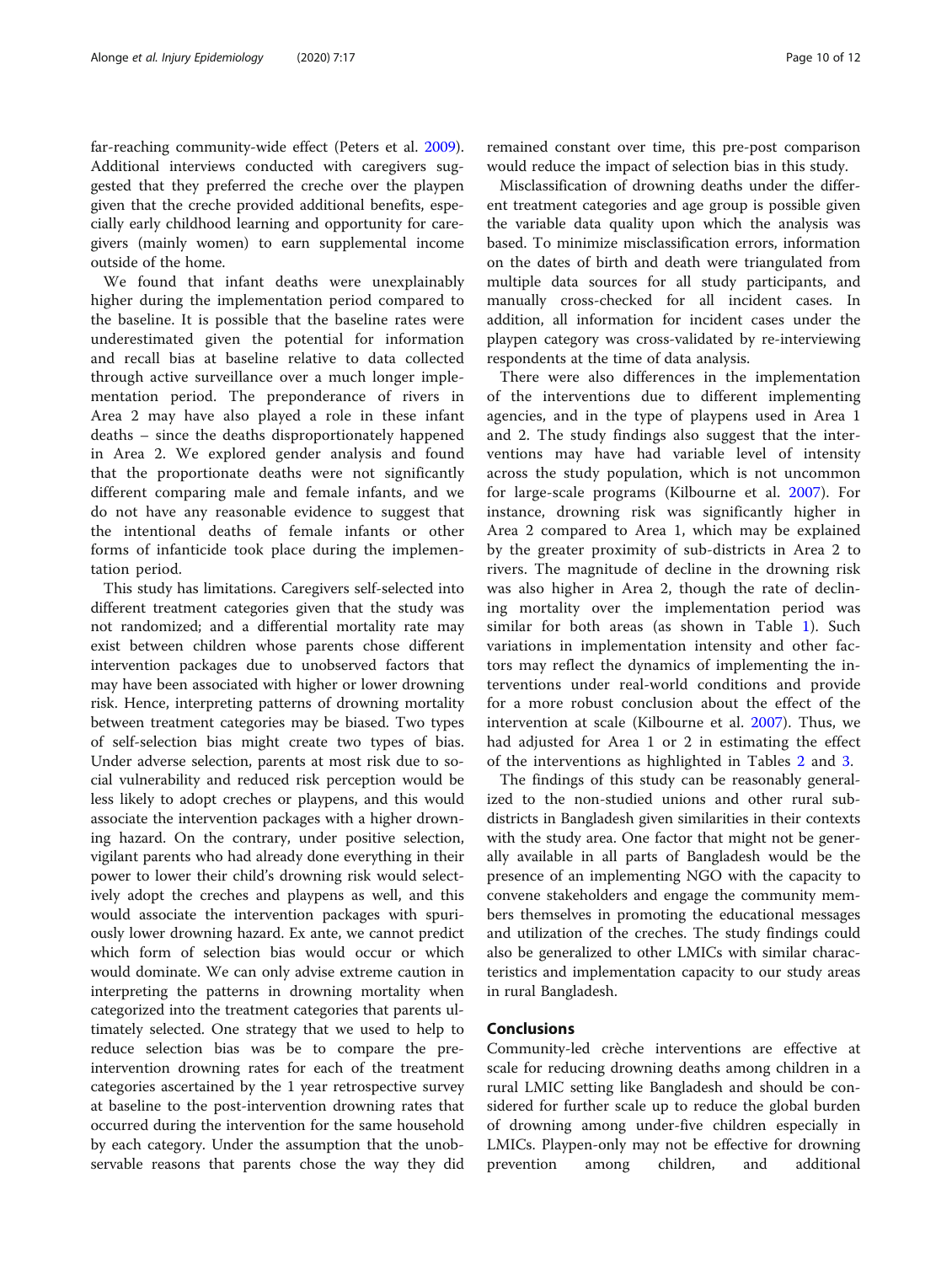<span id="page-10-0"></span>implementation studies are required to further explore playpen implementation and other barrier strategies for childhood drowning prevention in LMICs. More research studies are also needed to explore the doseresponse effect of the creche package for different age groups and to further streamline the package to identify its simplest form. We recognize that the equivalence of the level of supervision provided by paid creche workers may not be available or affordable to most caregivers in rural Bangladesh. Therefore, it is important for government, donors and civil society organizations to recognize creches as important social services which can help save lives from drowning, and not leave the provision of these services to the market entirely, but play their part in providing these services at scale.

#### Supplementary information

Supplementary information accompanies this paper at [https://doi.org/10.](https://doi.org/10.1186/s40621-020-00245-2) [1186/s40621-020-00245-2](https://doi.org/10.1186/s40621-020-00245-2).

Additional file 1: Appendix 1. Instructions to caregivers on the use of the playpens.

#### Abbreviations

LMICs: Low- and middle-income countries; NGO: Non-governmental organizations; SoLiD: Saving of Lives from childhood Drowning; UIPC: Union Injury Prevention Committees; USD: United States Dollars; VIPC: Village Injury Prevention Committees

#### Acknowledgements

We acknowledge Bloomberg Philanthropies for providing funding support for this project. We acknowledge all project staff at the Johns Hopkins Bloomberg School of Public Health, Center for Injury Prevention Research, Bangladesh (CIPRB), International Center for Diarrheal Diseases Research, Bangladesh (ICDDRB) for their contributions to this project.

#### Authors' contributions

OA conceived the manuscript, conducted the study design and analyses, and managed revisions of all drafts of the manuscript. DB contributed to the analyses, and edited the manuscript for intellectual content. SW contributed to the study design and data acquisition. PA contributed to the data analyses and interpretation. AR contributed to the study design, implementation and data acquisition. EH, KB, SSS, AB, II, AT, QR contributed to the study implementation and data acquisition. FR, SA and AH contributed to the study design, implementation and data interpretation. AH was the principal investigator for the research project. All authors reviewed the manuscript for intellectual content. The authors read and approved the final manuscript.

#### Funding

This study was funded by the Bloomberg Philanthropies. The funder did not play any role in the design of the study and collection, analysis, and interpretation of data or in writing the manuscript.

#### Availability of data and materials

The datasets used/or analysed during the current study are available from the corresponding author on reasonable request.

#### Ethics approval and consent to participate

Ethical approval for this study was obtained from the Institutional Review Boards of the Johns Hopkins Bloomberg School of Public Health (reference number - 00004746), the Center for Injury Prevention Research, Bangladesh and International Center for Diarrheal Disease Research, Bangladesh. Written informed consent was obtained for all participants in this study.

#### Consent for publication

Not applicable.

#### Competing interests

The authors declare that they have no competing interests.

#### Author details

<sup>1</sup>Johns Hopkins International Injury Research Unit, Department of International Health, Johns Hopkins Bloomberg School of Public Health, Baltimore, USA. <sup>2</sup>Department of Population and Reproductive Health, Johns Hopkins Bloomberg School of Public Health, Baltimore, USA. <sup>3</sup>Center for Injury Prevention Research, Dhaka, Bangladesh. <sup>4</sup> Maternal and Child Health Division, International Center for Diarrhoeal Diseases Research, Dhaka, Bangladesh. <sup>5</sup>Milken Institute School of Public Health, George Washington University, Washington DC, USA.

#### Received: 12 February 2020 Accepted: 14 April 2020 Published online: 11 May 2020

#### References

- Adams J, Hillman M. The risk compensation theory and bicycle helmets. Inj Prev. 2001;7(2):89–91.
- Ahmed MK, Rahman M, van Ginneken J. Epidemiology of child deaths due to drowning in Matlab, Bangladesh. Int J Epidemiol. 1999;28(2):306–11.
- Alonge O, Agrawal P, Talab A, Rahman QS, Rahman AF, El Arifeen S, Hyder AA. Fatal and non-fatal injury outcomes: results from a purposively sampled census of seven rural subdistricts in Bangladesh. Lancet Glob Health. 2017b; 5(8):e818–27.
- Alonge O, He S, Hoque DE, Salam SS, Islam I, El-Arifeen S, Hyder AA. Shifting disease burden in low and middle-income countries: a 14-year survival analysis of childhood mortality in Bangladesh. J Epidemiol Community Health. 2017a;71(9):882 pp.jech-2017.
- Bandura A. Social cognitive theory. In: Vasta R, editor. Annals of Child Development. Vol. 6. Six theories of child development. Greenwich: JAI Press; 1989. p. 1–60.
- Chowdhury AM, Bhuiya A, Chowdhury ME, Rasheed S, Hussain Z, Chen LC. The Bangladesh paradox: exceptional health achievement despite economic poverty. Lancet. 2013;382(9906):1734–45.
- Gain P, Moral S, Raj P, Sircar L. Bangladesh environment: facing the 21<sup>st</sup> century. Dhaka: Society for Environmental and Human Development; 2002.
- Hedlund J. Risky business: safety regulations, risk compensation, and individual behavior. Inj Prev. 2000;6:82–90.
- Henderson L, Clements A, Damery S, Wilkinson C, Austoker J, Wilson S. 'A false sense of security'? Understanding the role of the HPV vaccine on future cervical screening behaviour: a qualitative study of UK parents and girls of vaccination age. J Med Screen. 2011;18(1):41–5.
- Hölmstrom B. Moral hazard and observability. Bell J Econ. 1979;1:74–91.
- Hubbard D. The failure of risk management: why It's broken and how to fix it: Wiley; 2009.
- Hyder AA, Alonge O, He S, et al. Saving of children's lives from drowning project in Bangladesh. Am J Prev Med. 2014a;47(6):842–5.
- Hyder AA, Alonge O, He S, et al. A framework for addressing implementation gap in global drowning prevention interventions: experiences from Banglades. J Health Popul Nutr. 2014b;32(4):564–76.
- Hyder AA, Borse NN, Blum L, Khan R, El Arifeen S, Baqui AH. Childhood drowning in low- and middle-income countries: urgent need for intervention trials. J Paediatr Child Health. 2008;44(4):221–7.
- International Centre for Diarrheal Disease Research, Bangladesh (icddr, b). Health and Demographic Surveillance System – Matlab. Registration of Health and Demographic Events 1992–2013. Dhaka: International Centre for Diarrhoeal Disease Research, Bangladesh (icddr, b); 2007.
- Kilbourne AM, Neumann MS, Pincus HA, Bauer MS, Stall R. Implementing evidence-based interventions in health care: application of the replicating effective programs framework. Implement Sci. 2007;2(1):1.
- Liu L, Johnson HL, Cousens S, Perin J, Scott S, Lawn JE, Rudan I, Campbell H, Cibulskis R, Li M, Mathers C. Global, regional, and national causes of child mortality: an updated systematic analysis for 2010 with time trends since 2000. Lancet. 2012;379(9832):2151–61.
- Nair D, Alonge O, Derakhshani Hamadani J, Sharmin Salam S, Islam I, Hyder AA. Developmental assessments during injury research: is enrollment of very